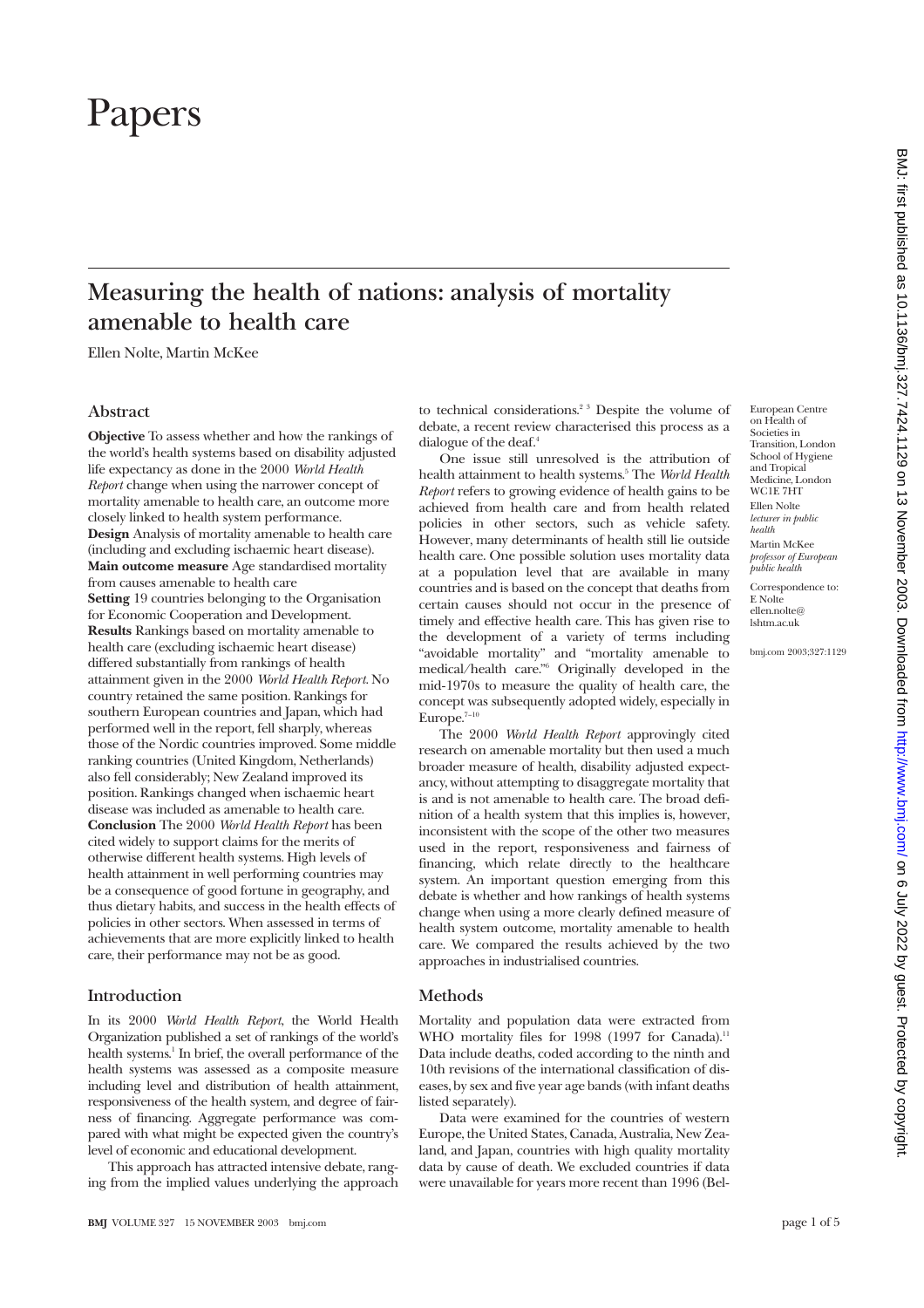| <b>Cause of death</b>                                        | Aqe      | International classification of diseases |                     |
|--------------------------------------------------------------|----------|------------------------------------------|---------------------|
|                                                              |          | 9th revision                             | 10th revision       |
| Intestinal infections                                        | $0 - 14$ | $001 - 9$                                | A00-9               |
| Tuberculosis                                                 | $0 - 74$ | 010-8, 137                               | A15-9, B90          |
| Other infections (diphtheria, tetanus, poliomyelitis)        | $0 - 74$ | 032, 037, 045                            | A36, A35, A80       |
| Whooping cough                                               | $0 - 14$ | 033                                      | A37                 |
| Septicaemia                                                  | $0 - 74$ | 038                                      | A40-1               |
| Measles                                                      | $1 - 14$ | 055                                      | <b>B05</b>          |
| Malignant neoplasm of colon and rectum                       | $0 - 74$ | $153 - 4$                                | $C18-21$            |
| Malignant neoplasm of skin                                   | $0 - 74$ | 173                                      | C44                 |
| Malignant neoplasm of breast                                 | $0 - 74$ | 174                                      | C50                 |
| Malignant neoplasm of cervix uteri                           | $0 - 74$ | 180                                      | C53                 |
| Malignant neoplasm of cervix uteri and body of uterus        | $0 - 44$ | 179, 182                                 | C54, C55            |
| Malignant neoplasm of testis                                 | $0 - 74$ | 186                                      | C62                 |
| Hodgkin's disease                                            | $0 - 74$ | 201                                      | C81                 |
| Leukaemia                                                    | $0 - 44$ | $204 - 8$                                | C91-5               |
| Diseases of the thyroid                                      | $0 - 74$ | $240 - 6$                                | E00-7               |
| Diabetes mellitus                                            | $0 - 49$ | 250                                      | $E10-4$             |
| Epilepsy                                                     | $0 - 74$ | 345                                      | G40-1               |
| Chronic rheumatic heart disease                              | $0 - 74$ | $393 - 8$                                | $105 - 9$           |
| Hypertensive disease                                         | $0 - 74$ | $401 - 5$                                | 110-3, 115          |
| Cerebrovascular disease                                      | $0 - 74$ | $430 - 8$                                | $160 - 9$           |
| All respiratory diseases (excluding pneumonia and influenza) | $1 - 14$ | 460-79, 488-519                          | J00-9, J20-99       |
| Influenza                                                    | $0 - 74$ | 487                                      | $J10-1$             |
| Pneumonia                                                    | $0 - 74$ | 480-6                                    | $J12-8$             |
| Peptic ulcer                                                 | $0 - 74$ | $531 - 3$                                | K25-7               |
| Appendicitis                                                 | $0 - 74$ | $540-3$                                  | K35-8               |
| Abdominal hernia                                             | $0 - 74$ | $550-3$                                  | K40-6               |
| Cholelithiasis and cholecystitis                             | $0 - 74$ | 574-5.1                                  | K80-1               |
| Nephritis and nephrosis                                      | $0 - 74$ | 580-9                                    | NO0-7, N17-9, N25-7 |
| Benign prostatic hyperplasia                                 | $0 - 74$ | 600                                      | N40                 |
| Maternal death                                               | All      | 630-76                                   | 000-99              |
| Congenital cardiovascular anomalies                          | $0 - 74$ | 745-7                                    | $Q20-8$             |
| Perinatal deaths, all causes, excluding stillbirths          | All      | 760-79                                   | P00-96, A33         |
| Misadventures to patients during surgical and medical care   | All      | E870-6, E878-9                           | Y60-9, Y83-4        |
| Ischaemic heart disease*                                     | $0 - 74$ | $410 - 4$                                | $120 - 5$           |

Causes of death considered amenable to health care

\*See text.

gium, Switzerland) and those with small populations (Luxemburg, Iceland).

The selection of causes of death considered amenable to health care was derived from a recent review of "avoidable" mortality.<sup>6</sup> The detailed justification for selection of conditions is set out in that review but, in brief, the final list was a modification of work by Tobias and Jackson, who updated earlier work by Mackenbach and Charlton and coworkers (table).<sup>8 12</sup> 13

As in our earlier work, an age limit was set at 75 years, as avoidability of death and reliability of death certification become increasingly questionable at older ages. We recognise that any upper age limit is essentially arbitrary, but this value is consistent with life expectancy at birth in many industrialised countries. However the logic of this would suggest setting different limits for men and women because of the sex gap in life expectancy. We recognise this as an important issue for debate, but we do not believe that it has yet been resolved.

Different age limits were set for diabetes mellitus (under 50) because the preventability of deaths at older ages from diabetes remains controversial. For some other causes, a limit of 15 years was set (see table) as related deaths other than in childhood are likely to reflect some other disease process. The age limit for leukaemia was extended to 44 years because of recent evidence showing substantial improvements in mortality from leukaemia in the European Union up to age 44 since 1960.14

To calculate mortality from conditions amenable to health care, we combined single causes and groups of causes. We computed age standardised death rates per 100 000 population, for both sexes combined, by direct standardisation to the European standard population.15 Ischaemic heart disease was treated separately, as the precise contribution of health care to reductions in deaths from this condition remains unresolved.<sup>16</sup> However, accumulating evidence suggests its impact to be considerable, indicating that up to 50% of premature mortality from ischaemic heart disease may be amenable to health care.<sup>12</sup> To account for this we ran two sets of analyses, with and without ischaemic heart disease. Where we included ischaemic heart disease we assumed 50% of deaths under the age of 75 to be amenable to health care.

Based on age standardised death rates derived in this way we constructed rankings for the countries included in this analysis, supplemented with similar rankings for data on disability adjusted life expectancy for 1999, which were taken from the 2000 *World Health Report*. <sup>1</sup> Rankings were then compared for performance in terms of both disability adjusted life expectancy and amenable mortality.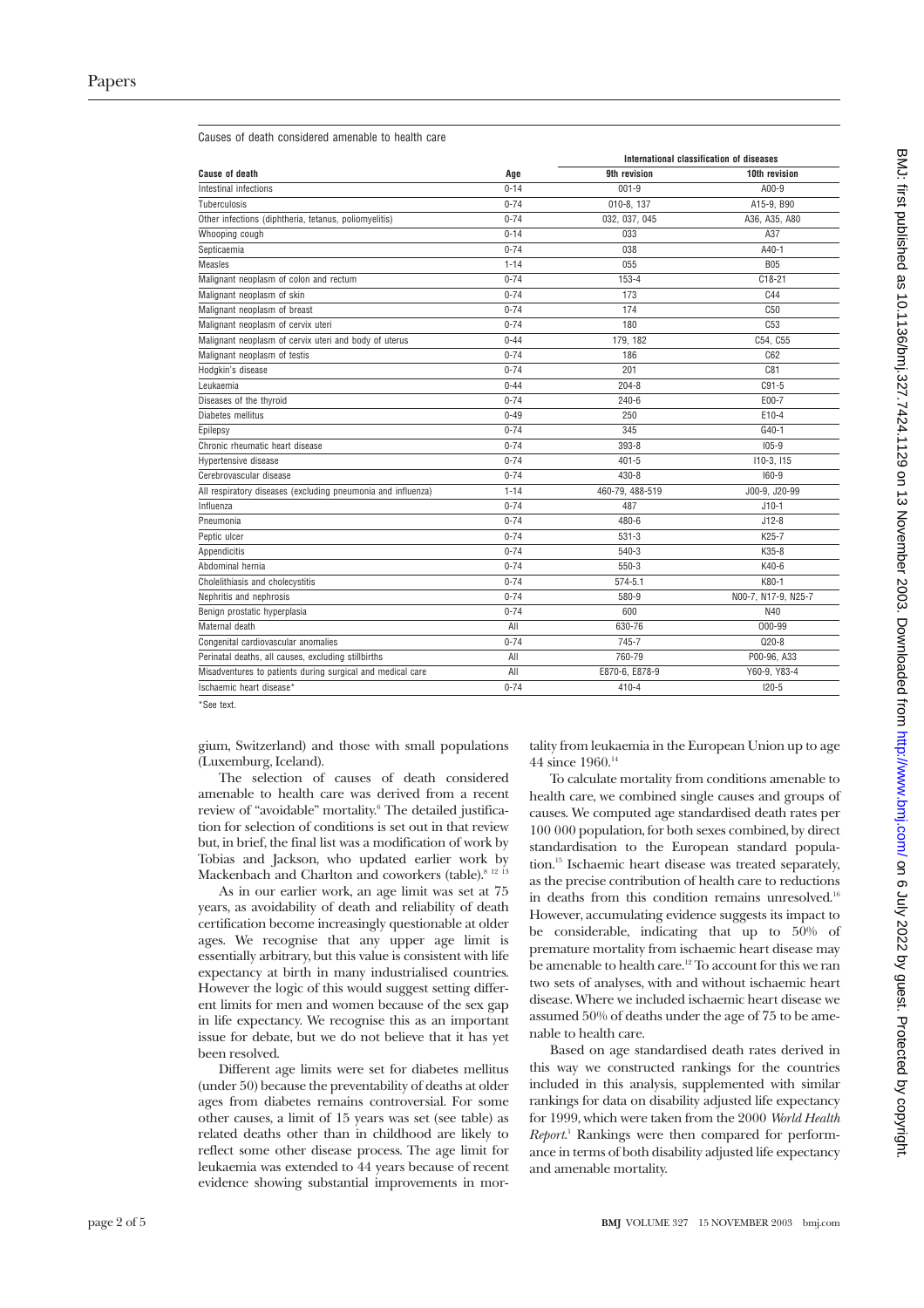

**Fig 1** Comparison of rankings based on disability adjusted life expectancy (1999) and standardised death rates (per 100 000; ages 0-74) from mortality amenable to health care (1998)

#### **Results**

Figure 1 shows the rankings for the 19 countries included in our analysis based on disability adjusted life expectancy and on amenable mortality without ischaemic heart disease, showing that no country retained the same rank with both methods. Twelve of the countries moved more than two ranks. Major losses using amenable mortality were seen for Japan (from 1 to 13), Greece (7 to 12), and the United Kingdom (10 to 18). Large gains were seen for Canada (9 to 4), Norway (11 to 2), Finland (13 to 8), Germany (14 to 6), Denmark (17 to 10), and New Zealand (19 to 15). A few broad trends were observed in groups of countries that, at least in other respects, share particular characteristics. The Nordic countries ranked higher using amenable mortality, in several cases noticeably so. Southern European countries, whose high rankings have often been attributed to the known effects of a Mediterranean diet, had all fallen. The situation with the non-European countries is more mixed. Australia remained among the top five ranking countries with both measures whereas New Zealand, despite being placed four ranks higher with amenable mortality, remained in the bottom half of the ranking.

Figure 2 shows the rankings of the 19 countries for disability adjusted life expectancy compared with mortality amenable to health care with ischaemic heart disease. Rankings changed for all but two (Mediterranean) countries. Major losses were again seen for Greece (from 7 to 12) and particularly for the United Kingdom (10 to 19) but also for the Netherlands (8 to 11) and Australia (2 to 7). The Nordic countries generally showed substantial improvements in their rankings, especially Denmark (17 to 10) and Norway (11 to 5), but not Finland (13 to 15). With the exception of Greece, southern European countries retained either similar ranks to the report (Italy, Portugal) or improved (Spain, France). For the other countries the rankings based on amenable mortality with ischaemic heart disease were essentially similar to those based on amenable mortality without ischaemic heart disease. The only other exception was Japan, which, with the inclusion of ischaemic heart disease, remained among the top five ranking countries.

#### **Discussion**

Rankings based on mortality amenable to health care produce results different from those based on disability adjusted life expectancy, as used in the 2000 *World Health Report*. This highlights the problems involved in international comparisons.

The quest for accountability has generated an industry engaged in ranking performance in many different sectors. This approach developed from control systems in industrial management, where it has long been used with processes where the inputs and products are simple and unambiguous, and there are few if any extraneous factors. It is intuitively appealing, especially to politicians who are anxious to know how public funds are being spent. It is seen as a means to reduce a mass of complex information into a format that almost anyone can understand. Yet its apparent simplicity can be misleading, and many commentators have noted numerous technical problems, ranging from lack of validity to creation of perverse incentives as those involved change their practice or recording methods to achieve higher rankings, despite leading to worse performance.

We have looked at one of many possible issues related to health system rankings that has so far been unexplored. The hypothesis was that a measure of health attainment more closely linked to the healthcare system would produce a systematically different ranking. This hypothesis was confirmed, with the



**Fig 2** Comparison of rankings based on disability adjusted life expectancy (1999) and standardised death rates (per 100 000; ages 0-74) from amenable mortality including ischaemic heart disease (50% of all deaths under age 75) (1998)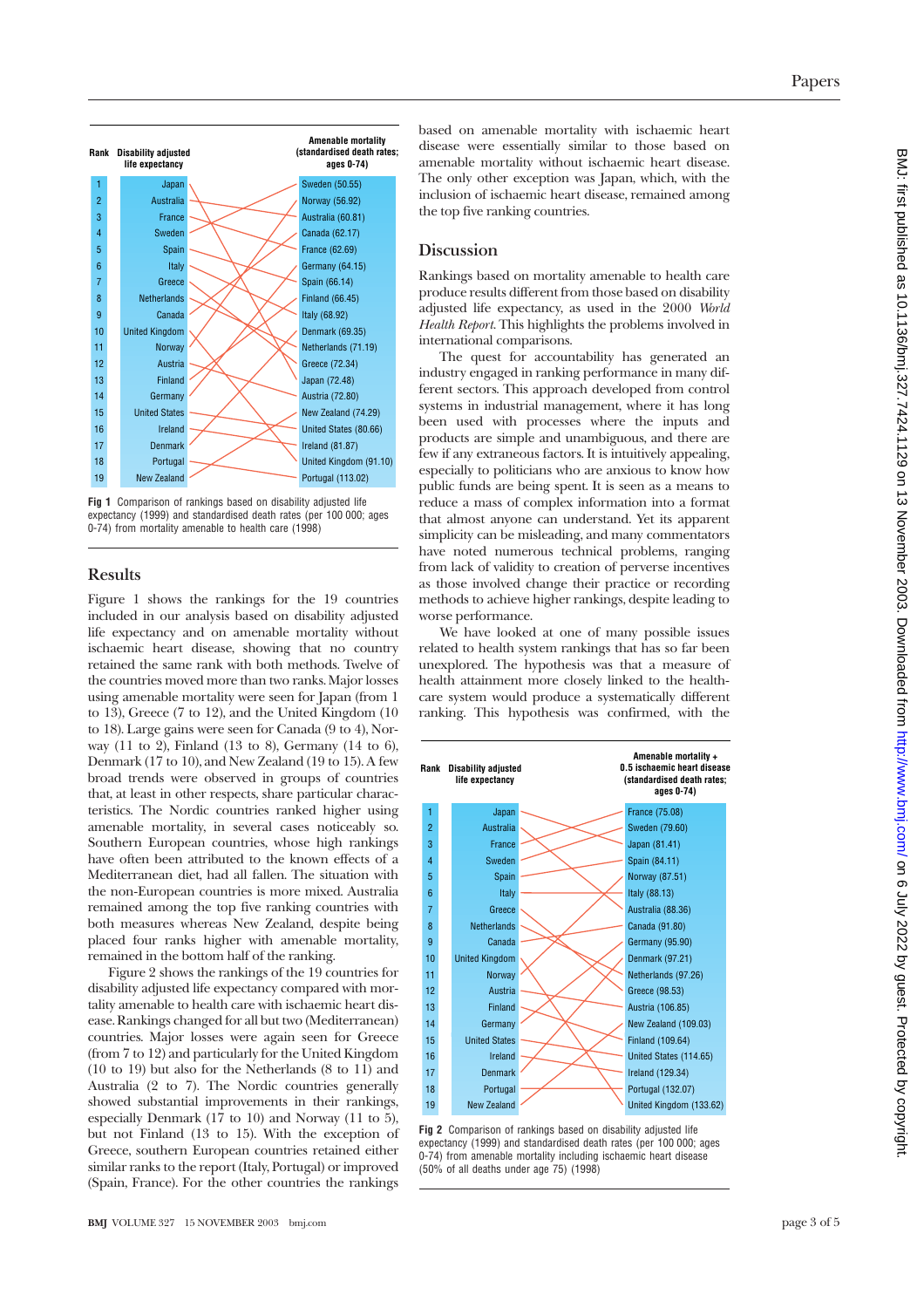#### Nordic countries doing better than in the WHO model of the 2000 report.

However we do not argue that amenable mortality should substitute disability adjusted life expectancy even if performance was to be ranked. Firstly, it is impossible to rank all countries by amenable mortality given the widespread absence of data by diagnosis. It should be noted, though, that lack of even total mortality for many countries was not seen as an obstacle by the authors of the 2000 *World Health Report*, who used regression modelling to impute figures for disability adjusted life expectancy. A recent study that looked at the method used in the report to generate data on disability adjusted life expectancy showed that, where actual data became available, the regression result produced a quite different value.<sup>17</sup>

Secondly, amenable mortality has itself some limitations. The diagnostic categories and the age range used involve some choices that are inevitably arbitrary. A major limitation is that, for many conditions, death is the final event in a complex chain of processes that involve issues related to underlying social and economic factors, lifestyles, and preventive and curative health care. Partitioning deaths among the categories is an inexact science. The example of ischaemic heart disease is instructive. Accumulating evidence suggests that advances in health care have contributed to the fall in mortality from ischaemic heart disease in many countries, yet it is equally clear that large international differences in mortality are caused primarily by factors outside the healthcare sector.<sup>16 18-21</sup> Thus our second analysis included only 50% of mortality from ischaemic heart disease. Obviously many different proportions could be used, from 40% up to 70%, and the choice may vary by country.<sup>16 22</sup> However, it is important to note that the inclusion of ischaemic heart disease in our measure of healthcare outcomes again changes the rankings of countries compared with those of the 2000 *World Health Report*. This highlights the problems associated with rankings that are based on summary measures, as they can be sensitive to underlying definitions and concepts.

Furthermore, what is considered amenable to health care will change over time as new pharmaceuticals and management strategies are developed. Thus testicular cancer has now become potentially a largely curable disease, although the extent to which this is achieved by different healthcare systems varies.23 In the future it is plausible that diseases such as prostatic cancer and AIDS could become amenable, with potentially important consequences for such rankings.

The upper age limit is also problematic. We included deaths only up to age 75, although it is also clear that advances in medical care are making an increasingly large contribution to survival of people at older ages. Conversely, there remains uncertainty about the validity of death certification at these ages in many countries, not least because of the problems created by comorbidity. We also only looked at rankings for both sexes combined, although a subsequent analysis showed that in some cases rankings differed by sex (data not shown), largely reflecting the relative importance of breast cancer as a cause of premature death in women in the country in question.

### **What is already known on this topic**

The 2000 *World Health Report* compared the performance of 191 health systems, using health attainment, responsiveness, and fairness of financing

Overall health attainment used in the report, disability adjusted life expectancy, does not make it possible to separate the influence of health care from those of other sectors, such as agriculture (and thus diet), education, and fiscal policy

Calculation of mortality amenable to health care allows more specific attribution of levels of health attainment to health care

#### **What this study adds**

Rankings based on mortality amenable to health care produce results different from those based on disability adjusted life expectancy

Additional inclusion of ischaemic heart disease as an amenable cause of death produces rankings different from those in the WHO 2000 *World Health Report*

Rankings that are based on summary measures are sensitive to the definitions and concepts underlying them

So how can amenable mortality be used to understand the performance of a health system? We argue that it does have some value, but not in terms of the aggregate values (although arguably the rankings produced by amenable mortality have greater face validity than those using disability adjusted life expectancy). Instead, it enables comparison of the elements that make up the overall figure, permitting investigators to dig down to look at specific policies and learn from different experiences. In some cases these differences are already recognised, examples including advances in early detection and treatment of stomach cancer in Japan and of melanoma in Australia.<sup>24 25</sup> Of course, whether these policies can or should be transferred between countries depends on the burden of disease involved and other contextual factors.

It now seems unlikely that the exercise to rank performance of health systems will be repeated, but this does not mean that the quest to identify improved measures of performance will be abandoned. What our study shows is that rankings based on overall health attainment and health attainment that can, however imperfectly, be more closely linked to health care, produce different results.

Contributors: EN led the study design and analysis of the data. MM supervised the study and contributed to the generation of the hypothesis and study design. Both authors wrote the paper and will act as guarantors for the paper.

Funding: EN is the holder of a fellowship on international benchmarking awarded by the Nuffield Trust. The literature review on which this work was based was funded by an unrestricted educational grant by Merck Sharp & Dohme. MM's work on health systems' performance is funded through the health systems development knowledge programme of the UK Department for International Development. The guarantors